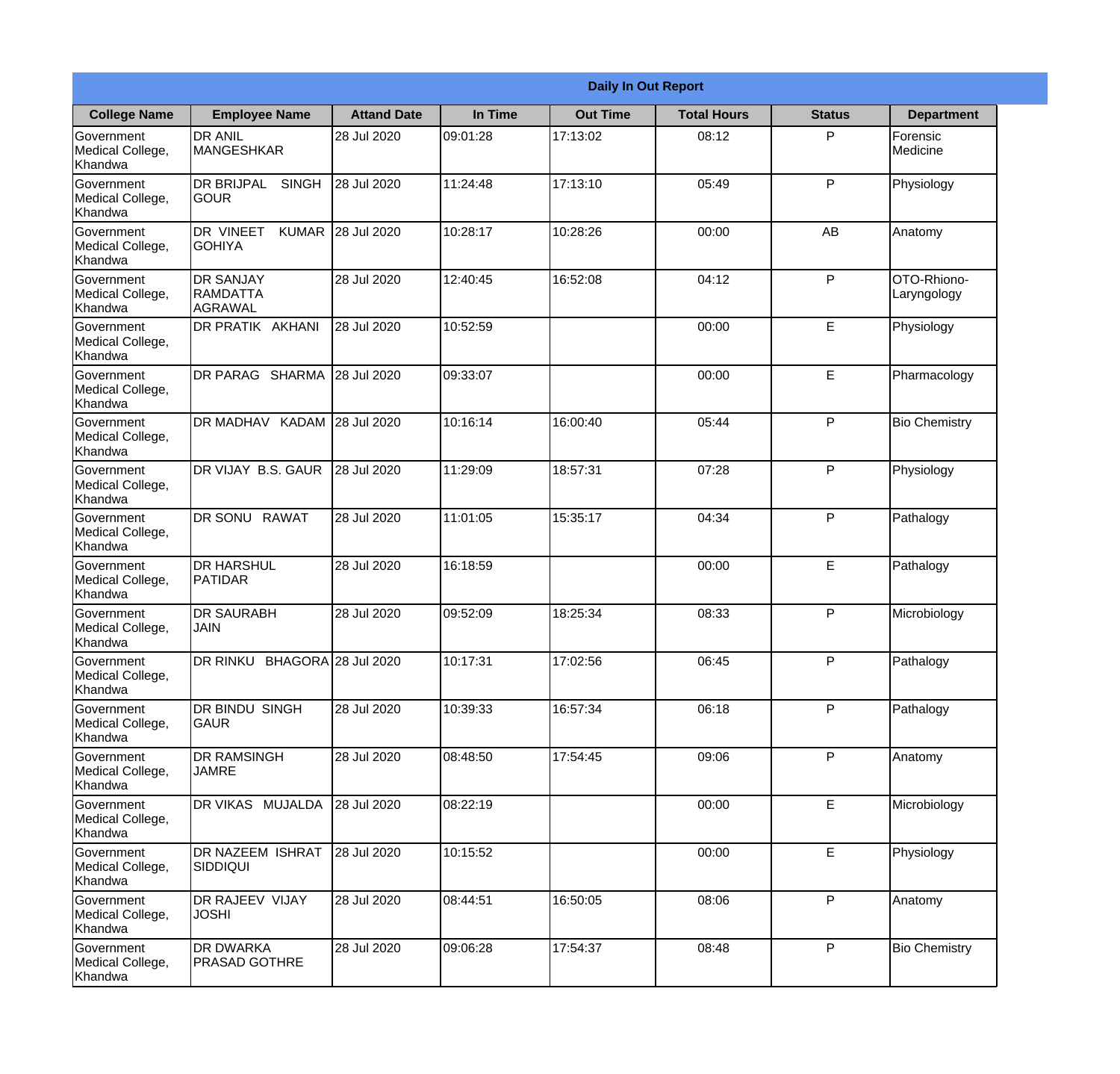| <b>Designation</b>                  | <b>Category</b> |
|-------------------------------------|-----------------|
| Assistant Professor   Para Clinical |                 |
| Demonstrator/Tutor   Non Clinical   |                 |
| Professor                           | Non Clinical    |
| Professor                           | Clinical        |
| <b>Assistant Professor</b>          | Non Clinical    |
| Professor                           | Para Clinical   |
| <b>Assistant Professor</b>          | Non Clinical    |
| Associate Professor Non Clinical    |                 |
| Demonstrator/Tutor   Para Clinical  |                 |
| <b>Assistant Professor</b>          | Para Clinical   |
| Associate Professor   Para Clinical |                 |
| Assistant Professor   Para Clinical |                 |
| Associate Professor Para Clinical   |                 |
| Demonstrator/Tutor   Non Clinical   |                 |
| Demonstrator/Tutor   Para Clinical  |                 |
| Professor                           | Non Clinical    |
| <b>Assistant Professor</b>          | Non Clinical    |
| Demonstrator/Tutor   Non Clinical   |                 |

## **Daily In Out Report**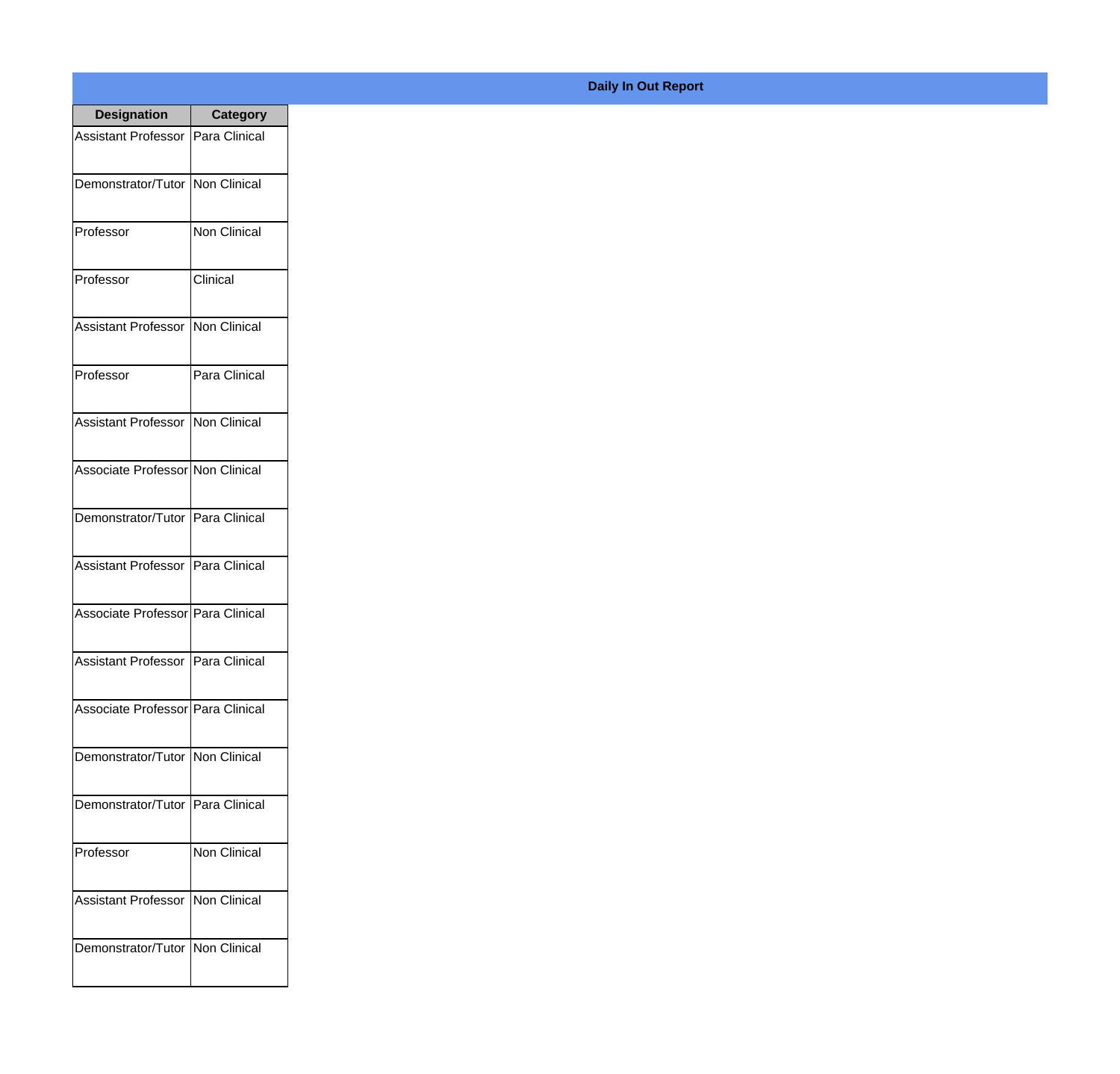|                                                  |                                                       | <b>Daily In Out Report</b> |          |          |       |              |                         |  |
|--------------------------------------------------|-------------------------------------------------------|----------------------------|----------|----------|-------|--------------|-------------------------|--|
| Government<br>Medical College,<br>Khandwa        | DR LEENA PARIHAR                                      | 28 Jul 2020                | 11:30:53 | 18:34:15 | 07:04 | P            | Community<br>Medicine   |  |
| Government<br>Medical College,<br>Khandwa        | <b>MR PIYUSH KUMAR</b><br><b>MISHRA</b>               | 28 Jul 2020                | 10:46:36 |          | 00:00 | E            | Community<br>Medicine   |  |
| <b>Government</b><br>Medical College,<br>Khandwa | DR PRAMILA VERMA 28 Jul 2020                          |                            | 12:10:38 |          | 00:00 | E            | Paediatrics             |  |
| Government<br>Medical College,<br>Khandwa        | <b>DR GARIMA</b><br><b>AGRAWAL</b><br><b>VARSHNEY</b> | 28 Jul 2020                | 10:32:36 |          | 00:00 | E            | Paediatrics             |  |
| <b>Government</b><br>Medical College,<br>Khandwa | DR PRIYA KAPOOR<br><b>KAPOOR</b>                      | 28 Jul 2020                | 10:18:45 | 17:13:34 | 06:55 | $\mathsf{P}$ | Pathalogy               |  |
| Government<br>Medical College,<br><b>Khandwa</b> | <b>DR SAPNA</b><br><b>MAHESHRAM</b>                   | 28 Jul 2020                | 10:45:07 | 17:29:20 | 06:44 | $\mathsf{P}$ | Community<br>Medicine   |  |
| Government<br>Medical College,<br>Khandwa        | <b>DR RAJENDRA</b><br><b>SINGH MANDLOI</b>            | 28 Jul 2020                | 12:06:48 | 16:26:31 | 04:20 | $\mathsf{P}$ | <b>Bio Chemistry</b>    |  |
| <b>Government</b><br>Medical College,<br>Khandwa | DR SEEMA<br><b>SUDHAKARRAO</b><br>SUTAY               | 28 Jul 2020                | 10:52:45 | 17:19:35 | 06:27 | $\mathsf{P}$ | Forensic<br>Medicine    |  |
| Government<br>Medical College,<br>Khandwa        | DR AJAY<br>NARWARIYA                                  | 28 Jul 2020                | 10:59:18 |          | 00:00 | E            | Microbiology            |  |
| Government<br>Medical College,<br>Khandwa        | <b>DR ANANT</b><br><b>TUKARAM PAWAR</b>               | 28 Jul 2020                | 10:10:55 | 17:52:10 | 07:42 | $\mathsf{P}$ | Community<br>Medicine   |  |
| <b>Government</b><br>Medical College,<br>Khandwa | <b>DR MAHENDRA</b><br><b>PANWAR</b>                   | 28 Jul 2020                | 10:07:56 |          | 00:00 | E            | Orthopaedics            |  |
| Government<br>Medical College,<br>Khandwa        | DR AJAY GANGJI                                        | 28 Jul 2020                | 10:43:40 |          | 00:00 | E            | <b>General Surgery</b>  |  |
| Government<br>Medical College,<br>Khandwa        | DR SITARAM<br><b>SOLANKI</b>                          | 28 Jul 2020                | 08:31:18 | 17:17:06 | 08:46 | P            | Forensic<br>Medicine    |  |
| <b>Government</b><br>Medical College,<br>Khandwa | DR RANJEET<br><b>BADOLE</b>                           | 28 Jul 2020                | 10:01:57 |          | 00:00 | E            | <b>General Medicine</b> |  |
| Government<br>Medical College,<br>Khandwa        | <b>DR ASHOK</b><br><b>BHAUSAHEB NAJAN</b>             | 28 Jul 2020                | 10:20:59 | 17:08:32 | 06:48 | $\mathsf{P}$ | Forensic<br>Medicine    |  |
| Government<br>Medical College,<br>Khandwa        | <b>DR PRIYESH</b><br><b>MARSKOLE</b>                  | 28 Jul 2020                | 11:11:24 |          | 00:00 | E            | Community<br>Medicine   |  |
| Government<br>Medical College,<br>Khandwa        | DR SANGEETA<br><b>CHINCHOLE</b>                       | 28 Jul 2020                | 11:00:45 |          | 00:00 | E            | Physiology              |  |
| Government<br>Medical College,<br>Khandwa        | DR NEERAJ KUMAR                                       | 28 Jul 2020                | 08:54:17 | 17:36:30 | 08:42 | P            | Dentisry                |  |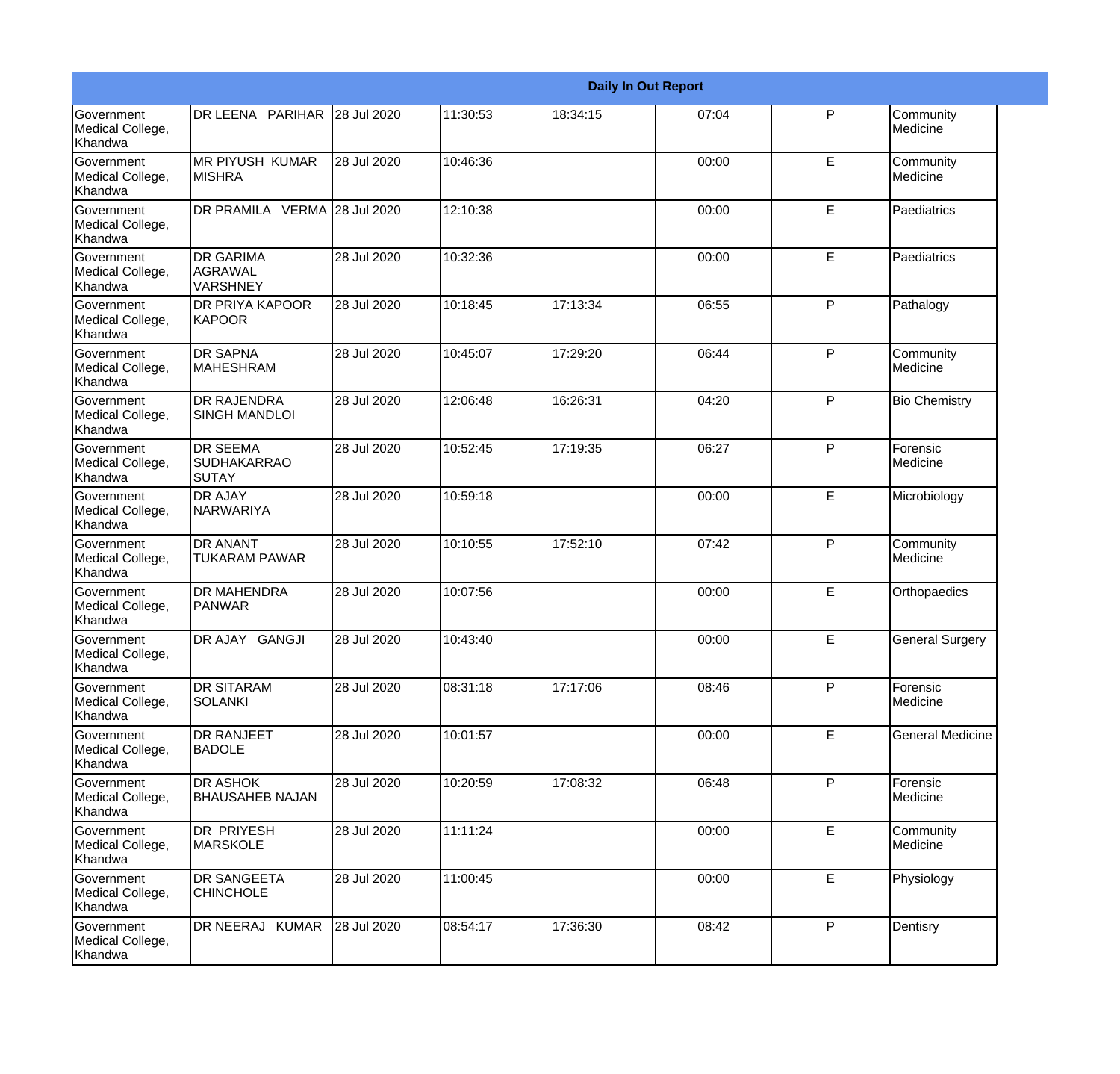| Assistant Professor   Para Clinical |               |
|-------------------------------------|---------------|
|                                     | Para Clinical |
| Statistician                        |               |
| Professor                           | Clinical      |
| Associate Professor Clinical        |               |
|                                     |               |
| Demonstrator/Tutor Para Clinical    |               |
| Associate Professor Para Clinical   |               |
|                                     |               |
| Demonstrator/Tutor Non Clinical     |               |
| Professor                           | Para Clinical |
|                                     |               |
| Demonstrator/Tutor Para Clinical    |               |
| Professor                           | Para Clinical |
| Assistant Professor Clinical        |               |
|                                     |               |
| Professor                           | Clinical      |
| Demonstrator/Tutor   Para Clinical  |               |
|                                     |               |
| Assistant Professor Clinical        |               |
| Associate Professor Para Clinical   |               |
|                                     |               |
| Associate Professor Para Clinical   |               |
| Demonstrator/Tutor   Non Clinical   |               |
|                                     |               |
| Assistant Professor Clinical        |               |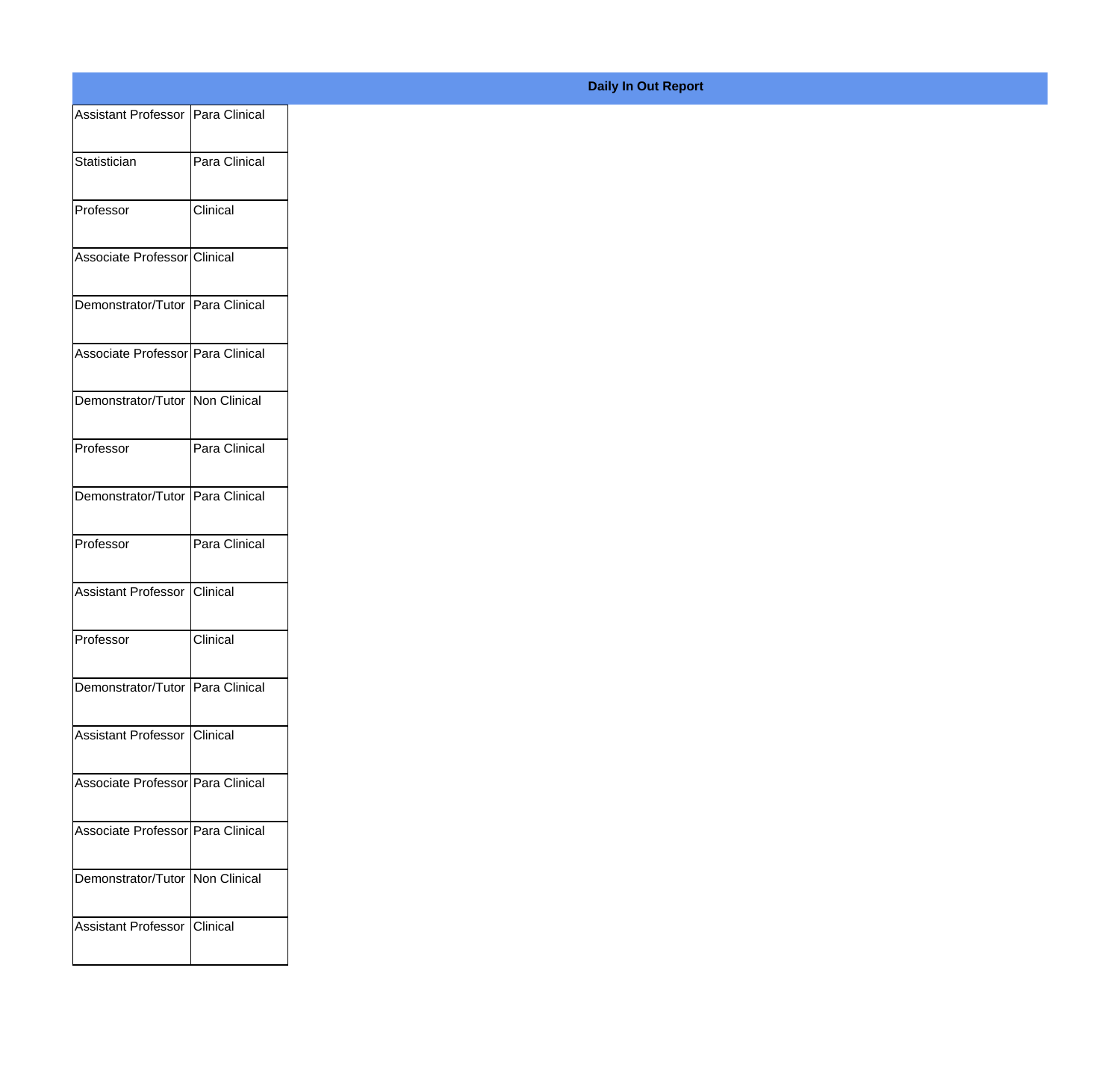|                                                  | <b>Daily In Out Report</b>        |             |          |          |       |    |                             |  |
|--------------------------------------------------|-----------------------------------|-------------|----------|----------|-------|----|-----------------------------|--|
| lGovernment<br>Medical College,<br>Khandwa       | DR VIJAY NAYAK                    | 28 Jul 2020 | 11:44:59 | 16:49:56 | 05:05 | P  | Anatomy                     |  |
| lGovernment<br>Medical College,<br>Khandwa       | DR SUNIL BAJOLIYA                 | 28 Jul 2020 | 10:03:46 |          | 00:00 | E  | OTO-Rhiono-<br>Laryngology  |  |
| Government<br>Medical College,<br>Khandwa        | DR NISHA MANDLOI<br><b>PANWAR</b> | 28 Jul 2020 | 09:16:03 |          | 00:00 | Е  | Obstetrics &<br>Gynaecology |  |
| Government<br>Medical College,<br>Khandwa        | DR NANDINI<br><b>DIXIT</b>        | 28 Jul 2020 | 12:17:22 |          | 00:00 | E. | Paediatrics                 |  |
| <b>Government</b><br>Medical College,<br>Khandwa | <b>DR SATISH</b><br>ICHANDEL      | 28 Jul 2020 | 11:01:39 | 17:30:37 | 06:29 | P  | Pharmacology                |  |
| lGovernment<br>Medical College,<br>Khandwa       | DR MUKTESHWARI<br>IGUPTA          | 28 Jul 2020 | 11:33:56 | 17:43:57 | 06:10 | P  | Pharmacology                |  |
| <b>Government</b><br>Medical College,<br>Khandwa | MOHIT GARG                        | 28 Jul 2020 | 11:05:33 |          | 00:00 | Е  | <b>General Medicine</b>     |  |